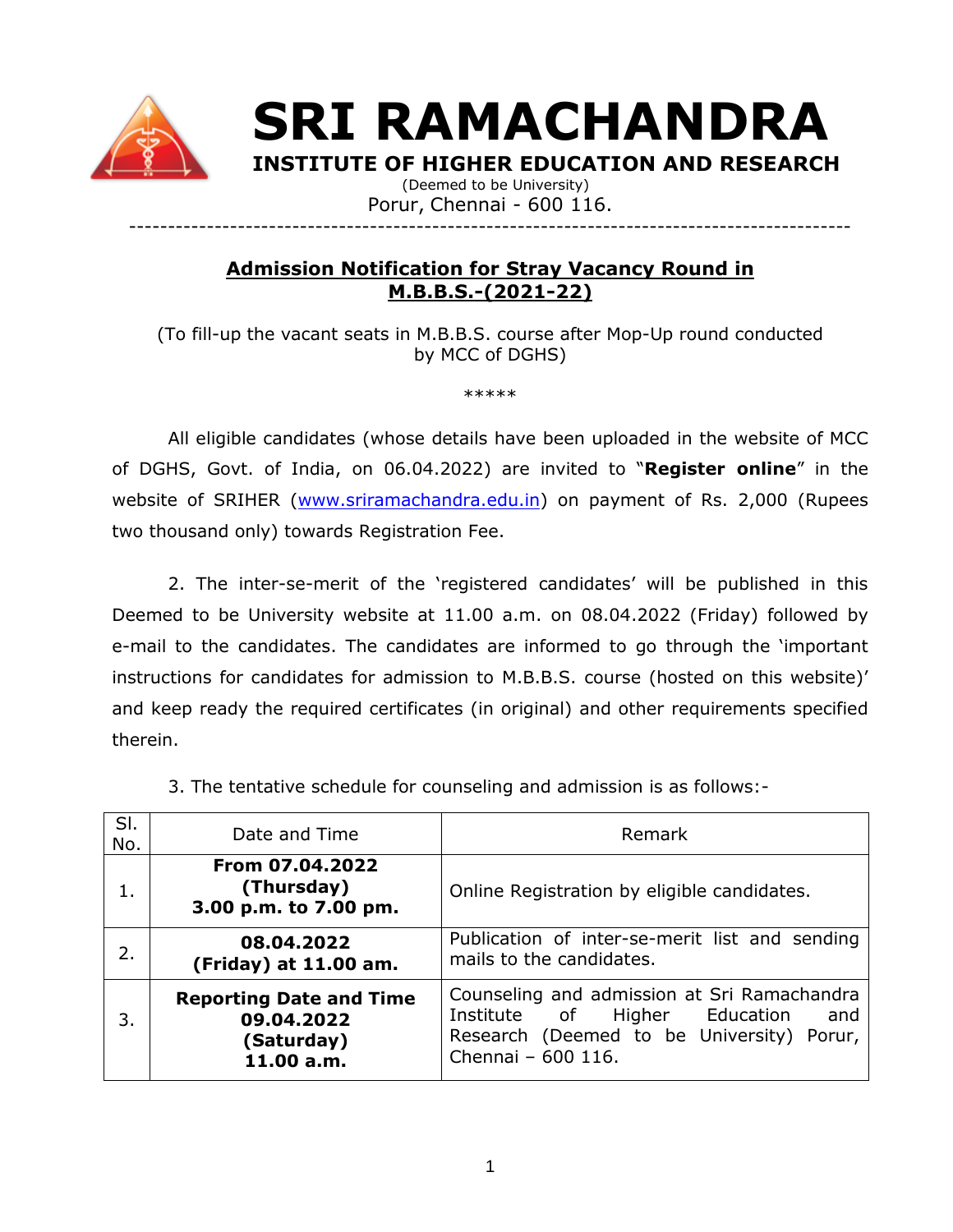### **4. COVID 19- Important instructions:-**

The candidates are advised to take note of the following points and comply with the requirements:-

- (i) All candidates must wear mask and keep social/physical distancing at the time of reporting.
- (ii) Before entering in to the Auditorium, the candidates should use hand sanitizer and will compulsorily undergo 'Thermal Screening'.
- (iii) The candidates will be required to comply strictly with the guidelines relating to Covid-19 pandemic issued by the Govt. authorities from time to time.
- (iv) Only one parent/guardian will be permitted inside the Auditorium while reporting for admission.

#### **5. NOTE**:

- (i) Candidates should report at least 30 minutes prior to the reporting time punctually on the date indicated in the mail, at the venue for counseling (i.e., Auditorium Sri Ramachandra Institute of Higher Education and Research, Porur, Chennai – 600116, Tamil Nadu).
- (ii) Only the candidates whose details have been uploaded in the website of MCC of DGHS, Govt. of India, on 06.04.2022 are eligible to register for counselling and admission against the stray vacancy.
- (iii) No request will be entertained for change of date and time of counseling. The registered candidate who do not turn-up for counseling at the prescribed time and date, will forfeit their candidature for counseling/admission.
- (iv) Only those registered candidates who fulfill all the prescribed eligibility criteria prescribed by the MCC/NMC this University will be considered for admission on merit basis, in the order of NEET All-India-Rank. Mere "Online Registration" by the candidates or "receipt of e-mail" from the Deemed to be University shall not entitle the candidates to admission automatically.
- (v) On successful completion of online registration, candidates will get intimation through email to that effect.
- (vi) If any candidate fails either to produce the required certificates (in original) or make payment of the specified tuition fee and other fees on 09.04.2022 at the time of counselling, he/she will not be considered for admission.
- (vii) The following is the vacancy position in MBBS degree courses, at the end of MCC of DGHS mop-up round counseling on 31.03.2022**.**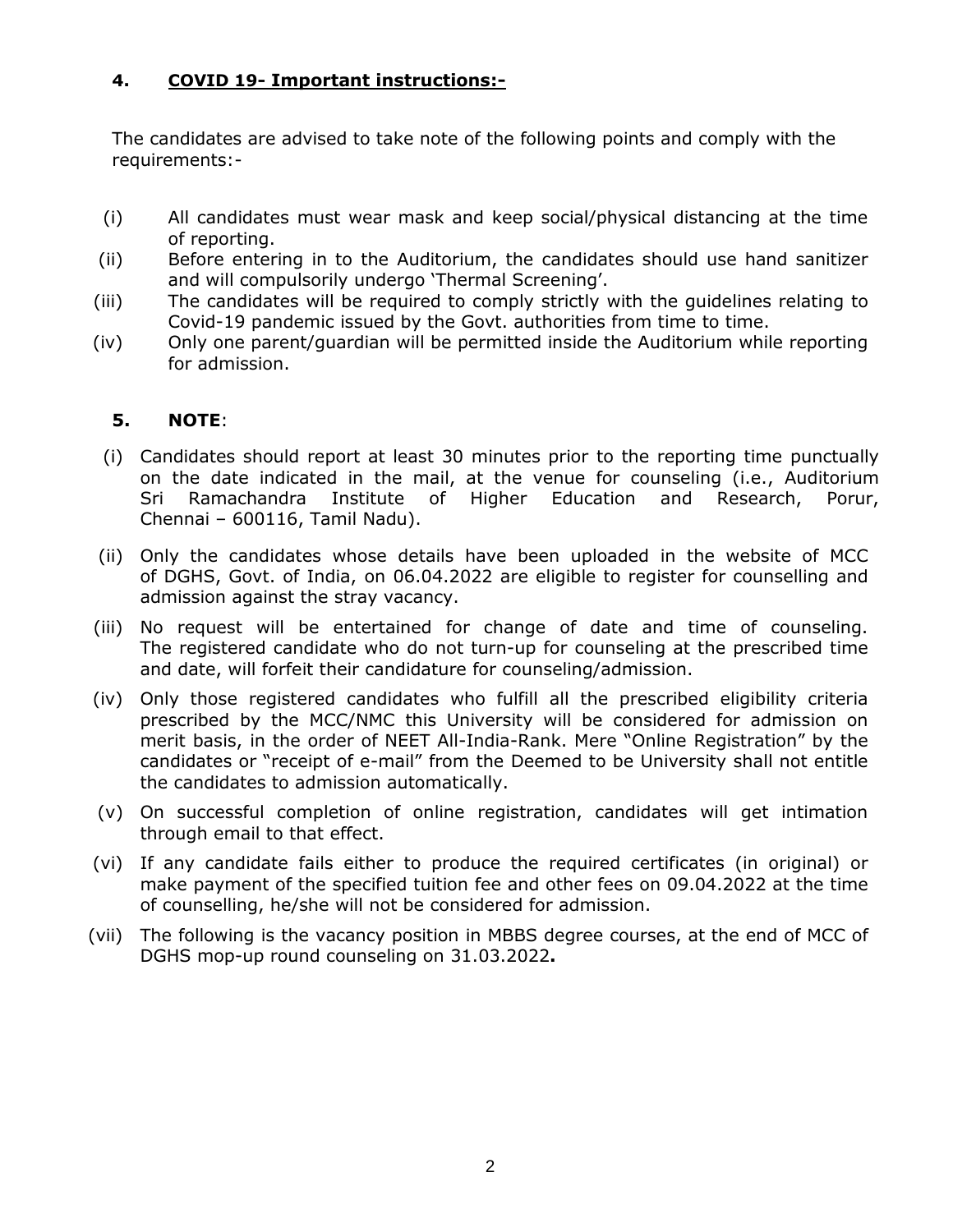# **Important instruction**

| 1. | Name of College                                                                                                 | <b>MEDICAL</b> | Sri Ramachandra Medical College and<br>Research Institute, Porur, Chennai-116                                                                                                                                       |
|----|-----------------------------------------------------------------------------------------------------------------|----------------|---------------------------------------------------------------------------------------------------------------------------------------------------------------------------------------------------------------------|
| 2. | Number of Vacant seats                                                                                          | M.B.B.S.       | <b>6 Seats - General</b>                                                                                                                                                                                            |
| 3. | Hostel facility                                                                                                 |                | Hostel facility is available for male and female<br>students separately.                                                                                                                                            |
| 4. | Amount of Fee to be deducted if any<br>candidate resigns/withdraws after joining the<br>M.B.B.S. Degree course. |                | any candidate withdraws and the seat<br>If<br>is rendered vacant, the first year fee paid<br>will be forfeited and the student will have to<br>remit the entire course fee for the remaining<br>4 years for M.B.B.S |

#### **NOTE:**

a) Candidates who have received email informing them to appear for counselling and admission against the above stray vacancies should report at the venue at the time and date specified and complete the admission process, if selected

| Venue for reporting by the | Auditorium Sri Ramachandra Institute of Higher                  |
|----------------------------|-----------------------------------------------------------------|
| candidates                 | Education and Research Porur, Chennai - 600 116,<br>Tamil Nadu. |

- b) The candidates must fulfill all the eligibility criteria prescribed by the NMC for admission to M.B.B.S. Allotment for admission is subject to fulfillment of all the eligibility criteria and medical fitness of the candidates.
- c) If any candidate at any stage of the counselling process is found to have furnished any incorrect/wrong information with regard to his/her eligibility, condition, his/her admission will be cancelled.
- d) The candidates should report along with **original certificates and Demand Draft** for tuition and other fees or UTR No. for **Electronic Fund Transfer through RTGS** as specified herein below.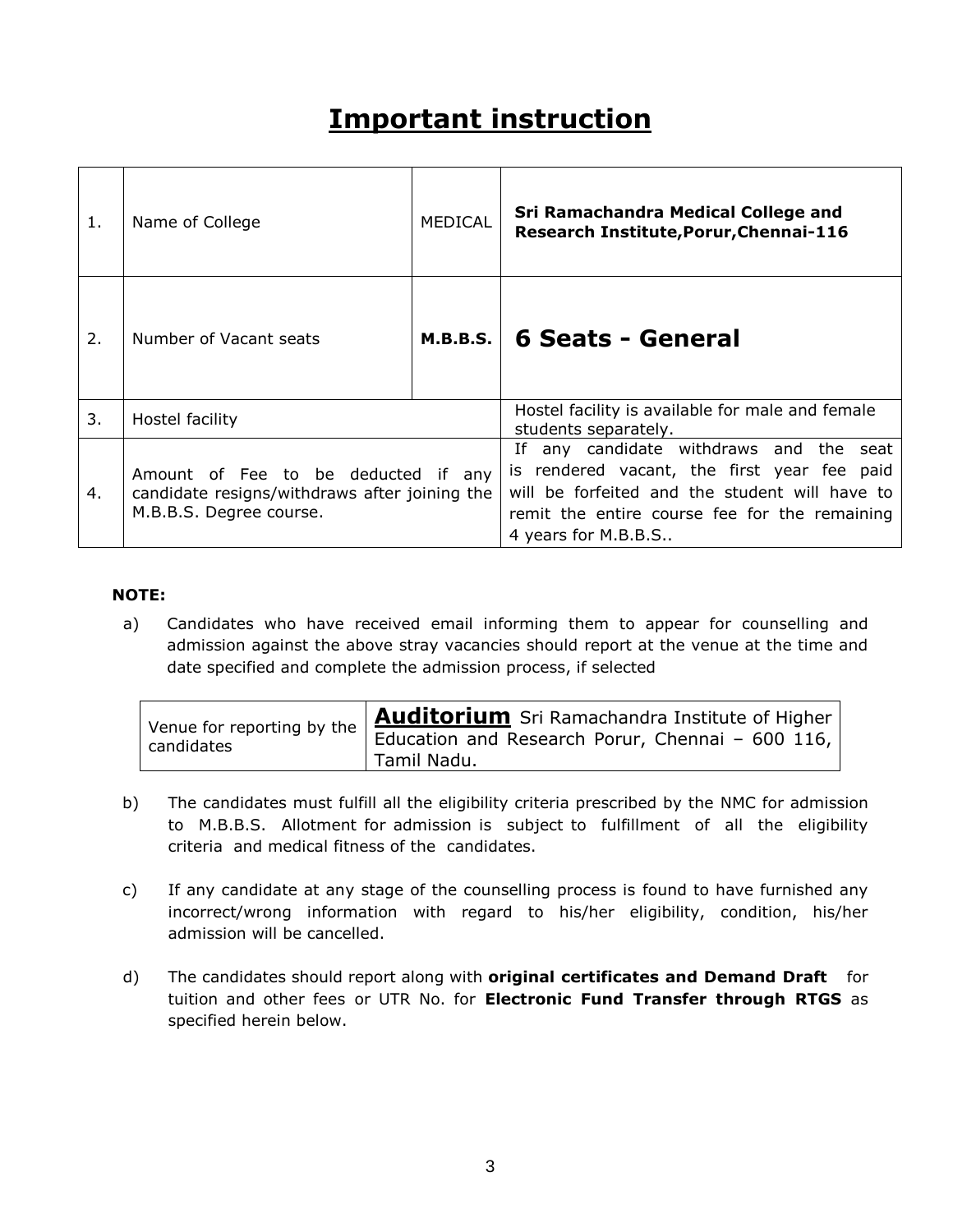## **6. The candidates should produce the following certificates/documents in Original (along with one set of photocopies of the same):-**

- i. Copy of E-mail received from Sri Ramachandra Institute of Higher Education and Research (Deemed to be University).
- ii. NEET (UG) 2021 Admit Card issued by NTA.
- iii. NEET (UG) 2021 Result/Rank letter issued by NTA.
- iv.  $10^{th}$  Mark Sheet / Grade statement.
- v. HSC or Equivalent Mark Statement.
- vi. Transfer Certificate / Migration Certificate and Conduct Certificate.
- vii. Copy of Community certificate, if applicable.
- viii. Copy of Aadhaar Card (self-attested).
- ix. Four Passport size & Two Stamp size colour photographs of the candidate (same as in NEET - UG admit card photograph)
- x. To keep ready scanned copies of above mentioned documents (Sl. No. i to xi)
- xi. COVID Vaccination certificate (Double doses) / RT-PCR Negative report (Test for COVID should have been taken within 72 hours prior to date of reporting for admission)

# **Note: Candidates without the original certificates / documents shall not be allowed to take admission in the allotted Medical/Dental College.**

7. Counselling email sent by this Deemed University for admission is subject to fulfillment of all eligibility criteria prescribed by the NMC and medical fitness of the candidates. Those who do not fulfill the prescribed eligibility criteria and found medically not fit, will not be admitted to the course of study.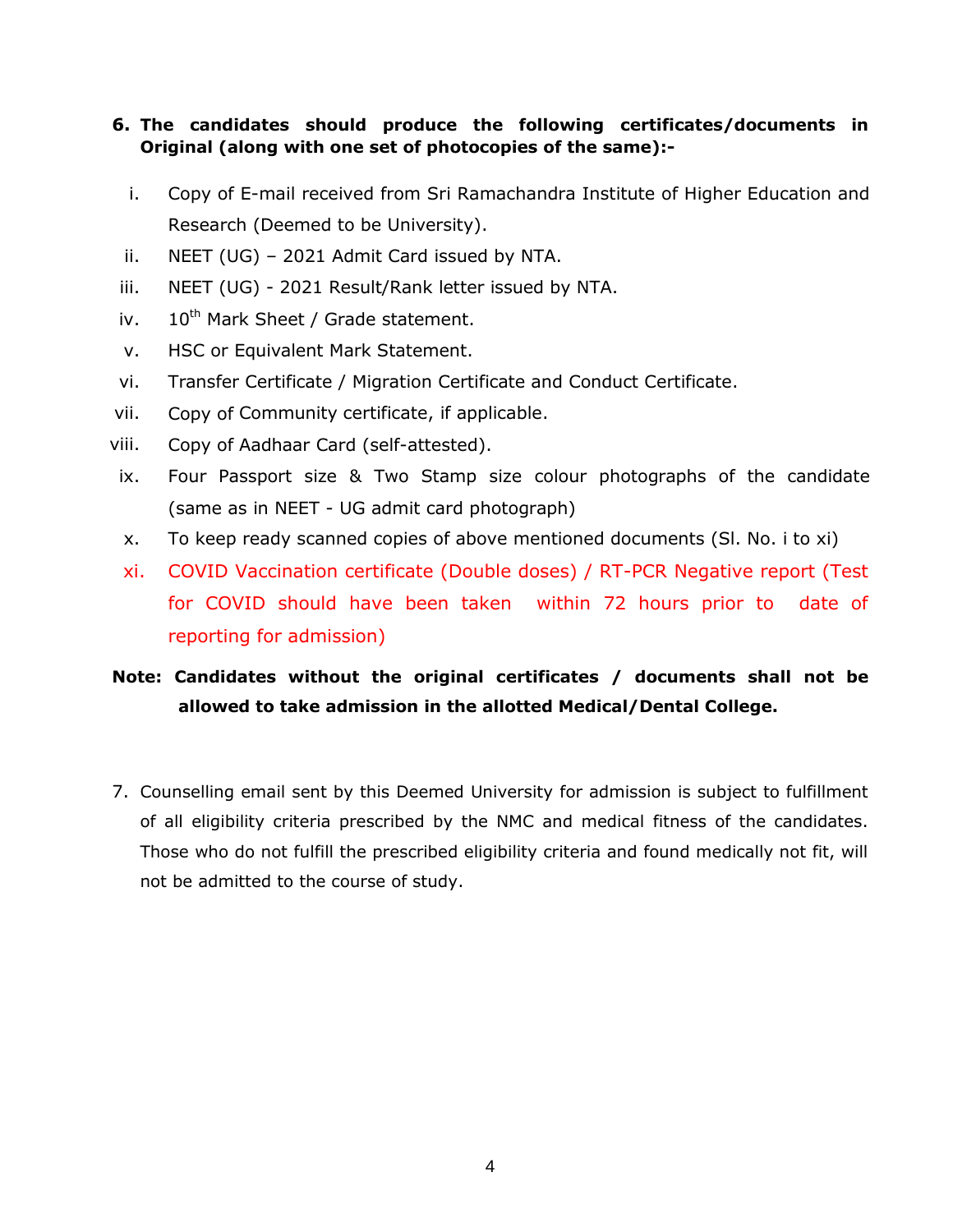# **8. Fee Details:-**

# **For MBBS Degree course:-**

| <b>Particulars</b>                                                                                                     | Rs.       |
|------------------------------------------------------------------------------------------------------------------------|-----------|
| Tuition Fee (Annual)                                                                                                   | 25,00,000 |
| University Registration Fee (At the time admission only)                                                               | 5,000     |
| Admission Form, Eligibility Certificate Fee and Record note books etc,                                                 | 5,000     |
| Health Insurance premium (Annual)                                                                                      | 3,000     |
| College Caution Deposit (interest free and refundable at the end of the<br>course, after deduction for damage, if any) | 50,000    |
| Total (Rupees Twenty five lakhs sixty three thousand only)<br>(A)                                                      | 25,63,000 |

## **Mode of payment of fees:**

- i) Tuition and other fee specified above may be paid either by **Demand Draft** drawn in favour of **'Sri Ramachandra Institute of Higher Education and Research' (Deemed to be University),** payable at Chennai OR by Electronic Fund Transfer through **RTGS** (Cash will not be accepted).
- ii) Bank Account particulars of Sri Ramachandra Institute of Higher Education and Research (Deemed to be University) for Fund Transfer through RTGS (For General Category Candidates).

| <b>Beneficiary Name &amp; Address</b><br><b>Bank Name</b> | Sri Ramachandra Institute of Higher<br><b>Education and Research</b><br>No.1, Ramachandra Nagar,<br>Porur, Chennai-600 116<br><b>CITY UNION BANK LIMITED</b> |
|-----------------------------------------------------------|--------------------------------------------------------------------------------------------------------------------------------------------------------------|
|                                                           |                                                                                                                                                              |
| <b>Bank Branch Address</b>                                | Ayyappanthangal Branch,<br>No.1, Ramachandra Nagar,<br>Ayyappanthangal,<br>Chennai - 600 056.                                                                |
| <b>Account Number</b>                                     | 510909010005540 (Current Account)                                                                                                                            |
| <b>IFSC Code</b>                                          | <b>CIUB0000300</b>                                                                                                                                           |
| <b>MICR Code</b>                                          | 600054038                                                                                                                                                    |

**Note:** RTGS payment receipt with UTR No. should be produced along with the original certificates at the time of reporting for admission at Sri Ramachandra Institute of Higher Education and Research (Deemed to be University) Porur, Chennai – 600 116.